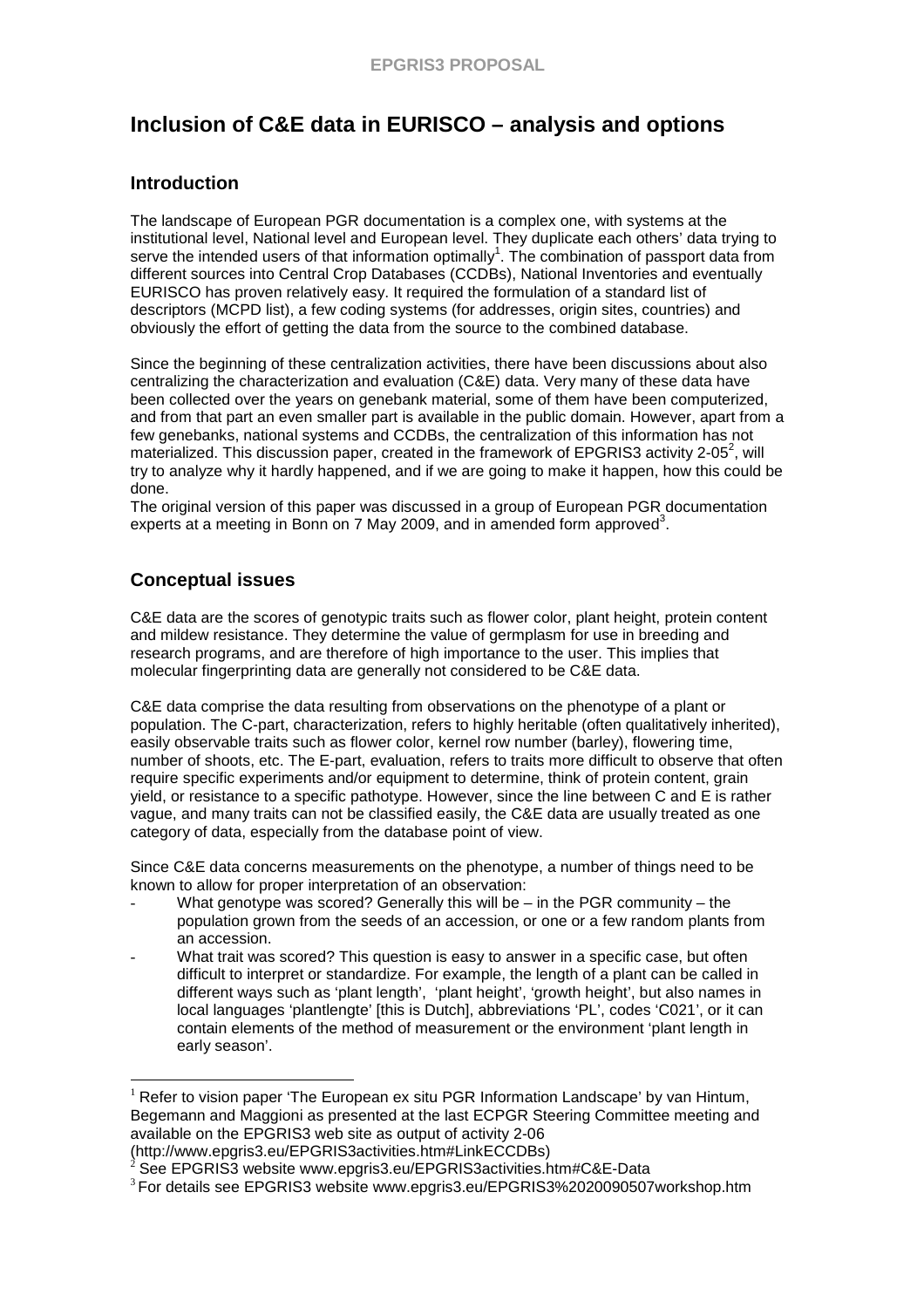- How was it scored? Is it an estimate or a precise measurement, is it scored on a nominal, ordinal, interval or ratio scale; whether it is an ordinal scale from 1 to 9, can all classes be used, is it even allowed to score intermediate values between classes (5½).
- When and where was it scored? This is the question relating to the experimental conditions, the experimental design, the location and environment under which the experiment was performed, the genotypes used in the comparison.

These four elements can be called (1) genotype, (2) trait, (3) method, (4) experiment. It is obvious that these four are not clearly separated. For example, in observations from a single location, the effects of the environmental conditions will be indistinguishable from the effects of the genotype. Since the phenotype is usually the result of both the genotype and the environment,  $\overline{P}$ =f(G,E), information about the environment is required to interpret a score. Saying that a plant is tall might mean that in comparison with other modern varieties in a given environment it is taller than average. But how would it score in comparison with landraces, or in a year with early drought?

This GxE effect is even worse if economically important disease resistances are considered. Here, as a result of the frequently occurring gene-for-gene interaction, different pathotypes causing the infection might result in completely different reactions. Field infections usually are composed of a pallet of pathotypes that varies over time. Only resistance tests under controlled conditions where the inoculum consists of purified and identified pathotypes will probably result in repeatable results. But does that make field observations worthless?

In the end one might conclude that one needs to know so much about the experiment and the genetics of the trait before one can interpret the score, that it makes no sense to generate and use these data. This is obviously not the case. There are a few solutions:

- The first strategy is to choose highly heritable traits whose expression is hardly influenced by the environment. Think of some of the typical 'characterization traits' such as 'row number' for barley or 'crop type' for Brassica.
- The second strategy is to standardize the experiment, include standard varieties, prescribe standard experimental design, and control the environment as much as possible in terms of irrigation, soil, disease control. This approach is followed in research to support the registration of new cultivars, but also in regular breeding activities.
- The third strategy is to take the results as they were generated and perform a statistical and/or heuristic analysis to squeeze out as much information about the genotype as possible. This is done for example at CGN to create on-line searchable datasets – one score per accession per trait - from the wide variety of data available from different experiments using different scales with different reliabilities.

So, in general, the first and most important thing is to properly define the variables needed to interpret the score. This will allow comparison of scores within one experiment. To allow comparison of scores over experiments the level of standardization and the level of analysis required will be in balance: the more standardization the less analysis. And, as in all aspects of combination of information from different sources, harmonization or even standardization of terminology makes things much easier.

## **Experiences with sharing PGR C&E data**

Many attempts have been made to make C&E data available on the web. Several genebanks present their C&E data attached to passport data on individual accessions, and few have the possibility to search the C&E information. However, given the apparent importance of these data to the user, the access to this information is low. Also the attempts to combine or centralize C&E data in CCDBs, GRIN and SINGER or the German EVA/EVA2 system have been tedious. Maggioni<sup>4</sup> listed in a 2008 presentation 13 CCDBs with C&E data, however a closer inspection of these databases shows that access to, and the completeness of these data is usually very limited. Here, we'll briefly discuss the approaches and experiences of a few

(http://www.epgris3.eu/EPGRIS3activities.htm#LinkECCDBs)

 $\overline{a}$ <sup>4</sup> Paper 'CCDBs and EURISCO' presented at a EPGRIS3 meeting, March 2008, and available on the EPGRIS3 web site as output of activity 2-06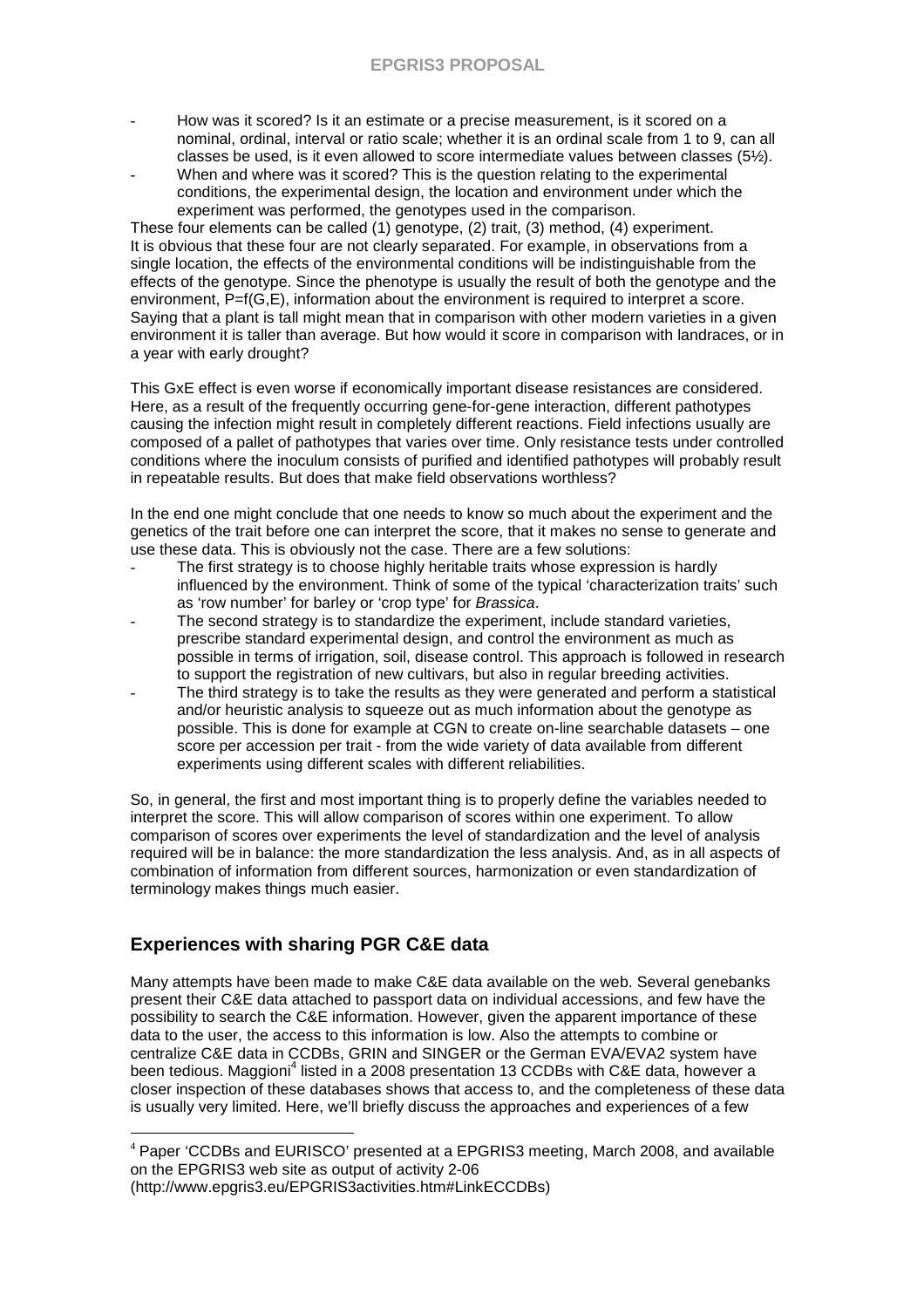national genebanks, the CCDBs and the centralized databases SINGER and GRIN. The recent workshop of a group of European PGR documentation experts in Bonn on 7 May 2009 in Bonn presented a more complete picture, the presentations are available on the workshop website.<sup>5</sup>

Looking at national genebanks, only very few allow searching C&E data, some display the data after selecting a specific accession on the basis of passport data. For example, NordGen (Nordic Countries) apparently has the technical ability to display C&E data connected to an accession, however, a 10 minutes search of the database did not result in finding any. At CGN (Netherlands) there is the possibility to download Excel spreadsheets, per crop / trait combination with all C&E data in their database. However these data are made available as they were received, with a variety of scales, methods for measuring and anything else that can vary. To allow the user to search the C&E data while selecting germplasm, for the majority of their crops, the data are synthesized into 'one score per trait per accession' on a scale with no more than five states, to indicate that the reliability of these scores is not very high. The synthesizing effort however is difficult (statistically and biologically) and labor intensive.

Among the large databases that combine data from many sources, the attempts of SINGER to incorporate C&E data have not been successful and EURISCO never even tried. GRIN, on the other hand, provides the user with the possibility to search the C&E data that are available on a standardized scale. The problem here is that apparently any number of observations, on a single accession-trait combination can be included in the database. This can obviously lead to conflicting results. For example, the first fully random search in GRIN resulted in the barley accession PI 383968. This accession had, apart from many other C&E data, two observations for protein content: once 12.38% and once 17.09%. Since also statistics about the experiment that generated the data is accessible, it was possible to find out that in the first experiment it was .2 standard deviation below average of the experiment, whereas in the second it was 2.8 standard deviations above, in other words from average to very high. But at least these data were available, and apparently GRIN had been able to enforce the standardization of the scales.

The situation in the Central Crop Databases varies widely. Most do not have C&E data, but some have, usually originating from an EU project. A few were briefly examined. - The European Cultivated Potato Database, a database that takes the variety and not the accession as a starting point, has an impressive number of traits that can be searched via an interesting interface. Again a random search: cultivar 'Ariane' showed many traits of which most with only one source or two or more agreeing scores, however 'maturity' was 'intermediate to late' according to one source, 'early to intermediate' according to two others and 'early' according to a fourth source, and the 'dormancy period' was 'short' or 'medium to long' and finally 'yield potential' appeared to be 'medium' to 'very high'. This was only one search, but illustrated a struggle with the same problem as GRIN. The data apparently can be uploaded by contributors directly into the database, provided that the descriptor lists are used. - The Vitis database is also searchable for C&E data, but has a very poor interface. There is a huge list of 72 descriptors, often with names difficult to interpret, such as 'leaf: length p.s. to upper sinus', and the list with scores from which the user can only select one, shows that this part of the data also has not been curated. The random trait 'berry: weight' lists 257 distinct scores, the first 10 being 'm', '0,73', '0,9', '0,97', '1', '1I3', '1,0', '1,02', '1,1' and '1,16'. These data are probably also directly imported, in a similar way as the potato database.

- The European Avena Database (EADB) has the most elaborate system for making its C&E data available. There is an apparently extensive set of data and a conceptually well developed interface, though not very user friendly. The approach followed appeared to be at some points similar to CGN, with both the raw data available and so-called 'universal scores' searchable, implying a lot of manual work creating the 'universal scores.

- The European Wheat Database has some C&E data that can be searched in a simple straightforward interface. Apparently the data are collected in a strict format: one score on a pre-defined scale for each of the 21 pre-defined traits per accession. However searching the data showed that few data are available (especially for the disease resistances, no data could be found. The database manager (Iva Faberova) informed us that "Both chairing countries

 $\overline{a}$ 

 $<sup>5</sup>$  For details see EPGRIS3 website www.epgris3.eu/EPGRIS3%2020090507workshop.htm</sup>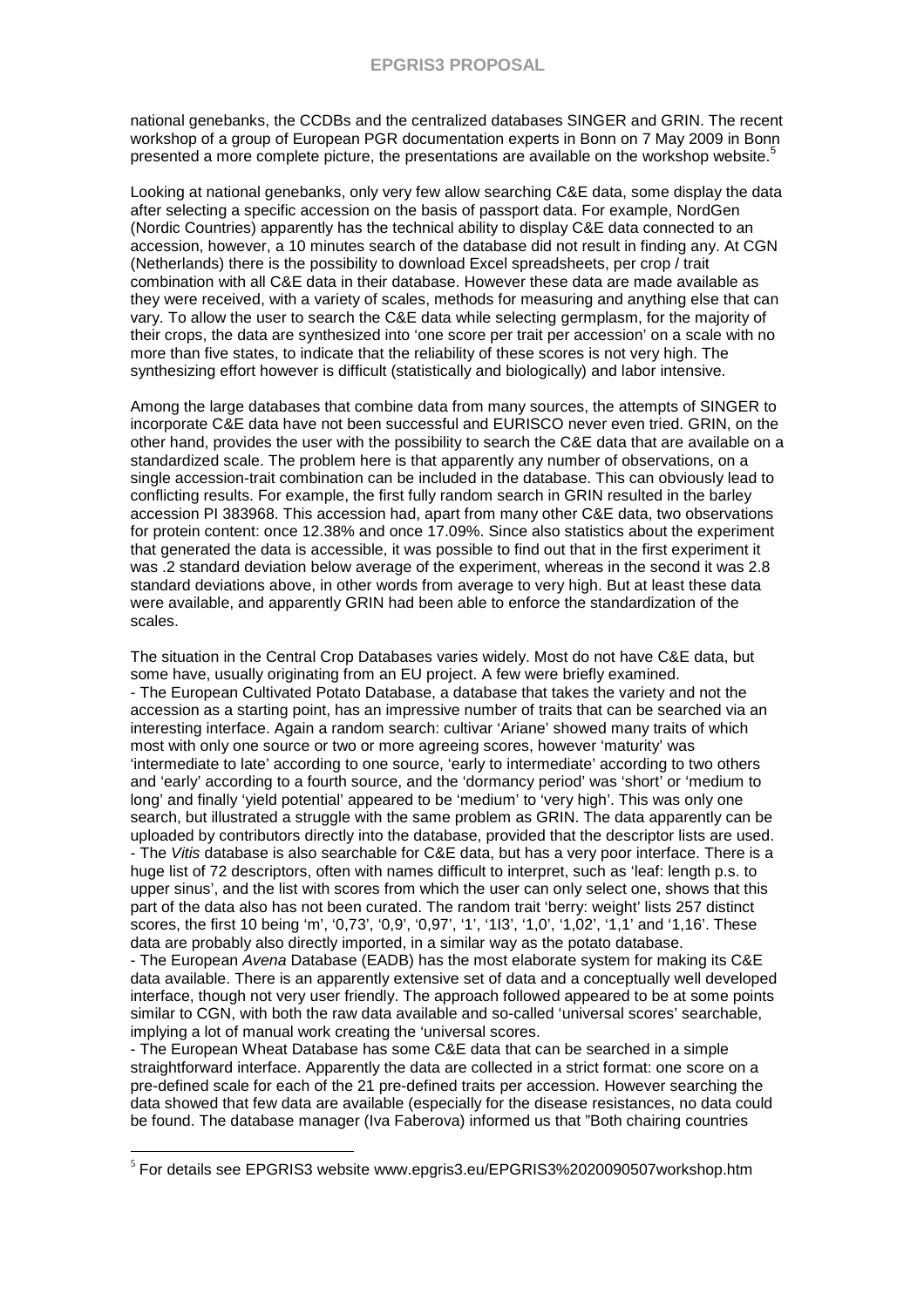(CHE and CZE) delivered the main part of information and the third in order is CGN. Those three C&E data sources provided 14655 of total 19222 C&E data ..." and "It is not easy to receive data, even there is morphological information only. The EWDB descriptor list includes a long set of diseases, but nobody is willing to deliver data... Everybody is promising only." - The European Brassica Database links to the results of two EU projects that are made available in fixed Excel files. Apart from that no C&E data are available.

- The European Barley Database includes searchable C&E data from joint evaluations in an EU project, but it is not easy to find the C&E data. The search interface was developed based on NordGen's 'Dynamic Data Analyser'.

In summary a few observations can be made:

- C&E data are rarely available on genebank websites, and even more rarely searchable.
- Getting the C&E data for centralized databases appears to be very difficult, partly because of the low level of computerization at the provider side, partly because of the labor involved in the required standardization, and possibly partly because of IP issues.
- For centralized databases there are a few approaches, either C&E data are requested in a highly standardized form: a few fixed traits, fixed scales and one score per accession, or the data are made available in a standardized format as they are received. Only the EADB does it in an essentially different way.

## **A proposal for centralizing access to PGR C&E data**

When we discuss exchange of C&E data, it is not feasible to enforce any standardization in terms of experimental design, the use of standards or even the scale of measurement. Standardization only succeeded moderately well in specific projects on *Vitis, Avena*, barley and potato due to additional project funds (many coming from EU GENRES 1467/1994 and 870/2004). As a result, the starting point should be the data as they are in the databases.

We can standardize the exchange format, assuming that all data donors are able to export their data in a common format, provided that this is a flexible format. The C&E data of each data source would have to be transformed into this format, with a minimum of data transformation, and uploaded either to the National Focal Point or to EURISCO directly.

EURISCO would, apart from being the current compilation of National Inventories, turn into a repository of European C&E data, strongly increasing the visibility and access to these data. These data would, however, be non-standardized data on a variety of scales, generated in different environments and using all thinkable methods. It will be a challenge to make the data accessible to individual users, and an important role might be played by the Central Crop Database Managers. EURISCO would provide these crop experts with ready access to all (uploaded) C&E data of 'their' crop, ready to be harmonized, analyzed, and made searchable.

As part of the validation of the data to EURISCO, there will have to be a check whether the data correspond to known accessions in EURISCO; this is a prerequisite. Another prerequisite, at the responsibility of the 'uploader' of the data, is that the data are non-confidential: all uploaded data are to be made freely available in the EURISCO-site.

### **Exchange Format**

 $\overline{a}$ 

The exchange format will need to document the minimum information needed to interpret the score. A few elements will need to be covered in the exchange format:

Genotype - The format for C&E data exchange will need to contain information about the genotype characterized. We should assume that this concerns accessions already registered in EURISCO, and the identification can be done via the unique key of EURISCO<sup>6</sup>. In the future Life Science Identifiers (LSID) could be used for this purpose.

<sup>6</sup> Combined key consisting of the fields NICODE, INSTCODE, ACCENUMB and GENUS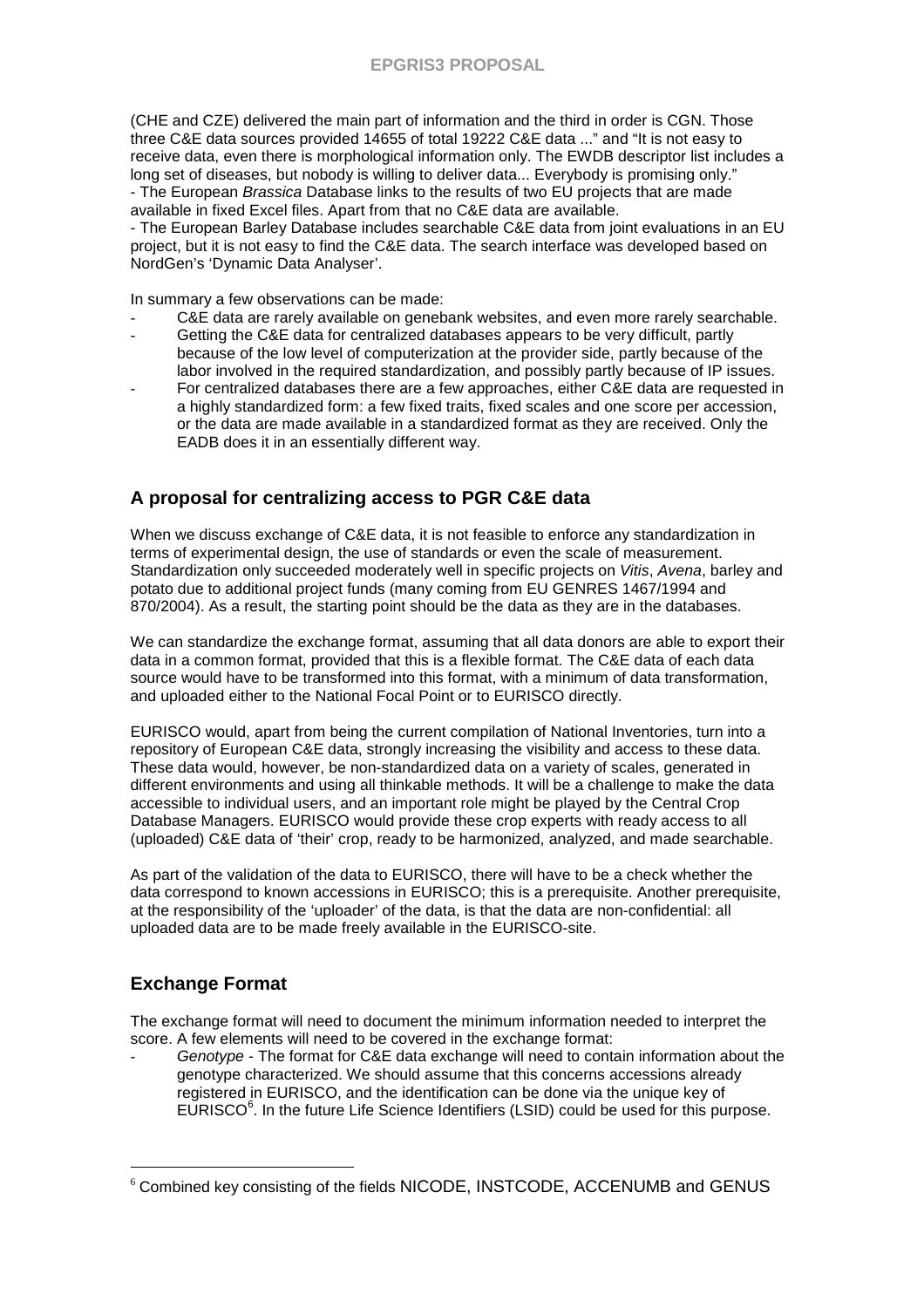- Trait As long as we do not have and use agreed descriptor lists or ontologies, we'll have to accept the trait names as used by the data providers; what we can ask is to provide an English name of the trait.
- $Method A$  brief description, in English, of the way the trait was scored: first of all the scale that was used, and possibly additional info such as 'the average of five random spikes'.
- $Experiment A brief description, in English, of relevant aspects of the experiment: the$ location plus circumstances such as 'on sandy soil in the Netherlands', 'during multiplication' or 'from a randomized complete block experiment in triplo', 'start of growing season was dark and humid', etc.

This implies that evaluation data would be uploaded in packages consisting of one or more experiments; at this level there could be a generic methodological remark (e.g. the convention for handling variation within accessions). One experiment (with its description) contains  $n$ genotypes (with their IDs) and m traits (with their name and method) and of course  $n \times m$ scores or less if not all accessions have data on all traits.

In a relational database this would translate into tables for 'genotype', 'trait' (possibly combined with 'method' or in a one-to-many relation) and 'experiment', all in a one-to-n relation to 'score'.

Obviously, for the purpose of data exchange, this can be implemented in many structures. Probably the most elegant is XML, but 'easier' are Excel spreadsheets, or a set of fixed column text files (as in EURISCO). All these can be relatively easy worked out, demonstrated and implemented. The bottleneck is at the level of the definition of the 'fields'. The list below was discussed and approved by a group of European PGR experts<sup>7</sup>. It is based on the experiences in several genebanks around the world. We will distinguish the four entities described above, combining trait and method, plus one describing the source of the data:

#### DATASET containing

UPLOADERCODE – ID-Code, provided by EURISCO, for the registered authorized data provider uploading the data to EURISCO (mandatory)

DATASET\_REMARK – any general remark relevant to all scores in the dataset (max 255 alphanumeric)

 Depending on the upload format an additional ID might be required to link the EXPERIMENTs with the DATASET – needs to be solved when the final formats are described.

#### EXPERIMENT containing

EXPERIMENT\_NUMBER – unique number in the dataset for the experiment; this number should be unique and persistent for the data provider (mandatory) EXPERIMENT\_DESCRIPTION – information relevant for the interpretation of the scores in the experiment such as experimental design, experimenter, weather,

etc. (max 255 alphanumeric)

EXPERIMENT\_YEAR – the year the experiment was done (started) (4 numeric) EXPERIMENT\_LONGITUDE – the longitude of the experimental site, provided it was an experiment in the open field (decimal number)

EXPERIMENT\_LATITUDE – the latitude of the experimental site, provided it was an experiment in the open field (decimal number)

EXPERIMENT\_REPORT – a reference to the report of the experiment, either supplied with the data (then only the file name needs to be given, that could be presented as a hot-link in the interface) or the URL of the report or original data (max 100 alphanumeric)

#### TRAIT containing

 $\overline{a}$ 

TRAIT NUMBER – unique, temporary number for the trait in the dataset (mandatory) TRAIT\_NAME – English name of the trait (max 50 alphanumeric, mandatory) TRAIT\_REMARK - any general remark that helps interpret the trait (max 255) alphanumeric)

 $7$  For details see EPGRIS3 website www.epgris3.eu/EPGRIS3%2020090507workshop.htm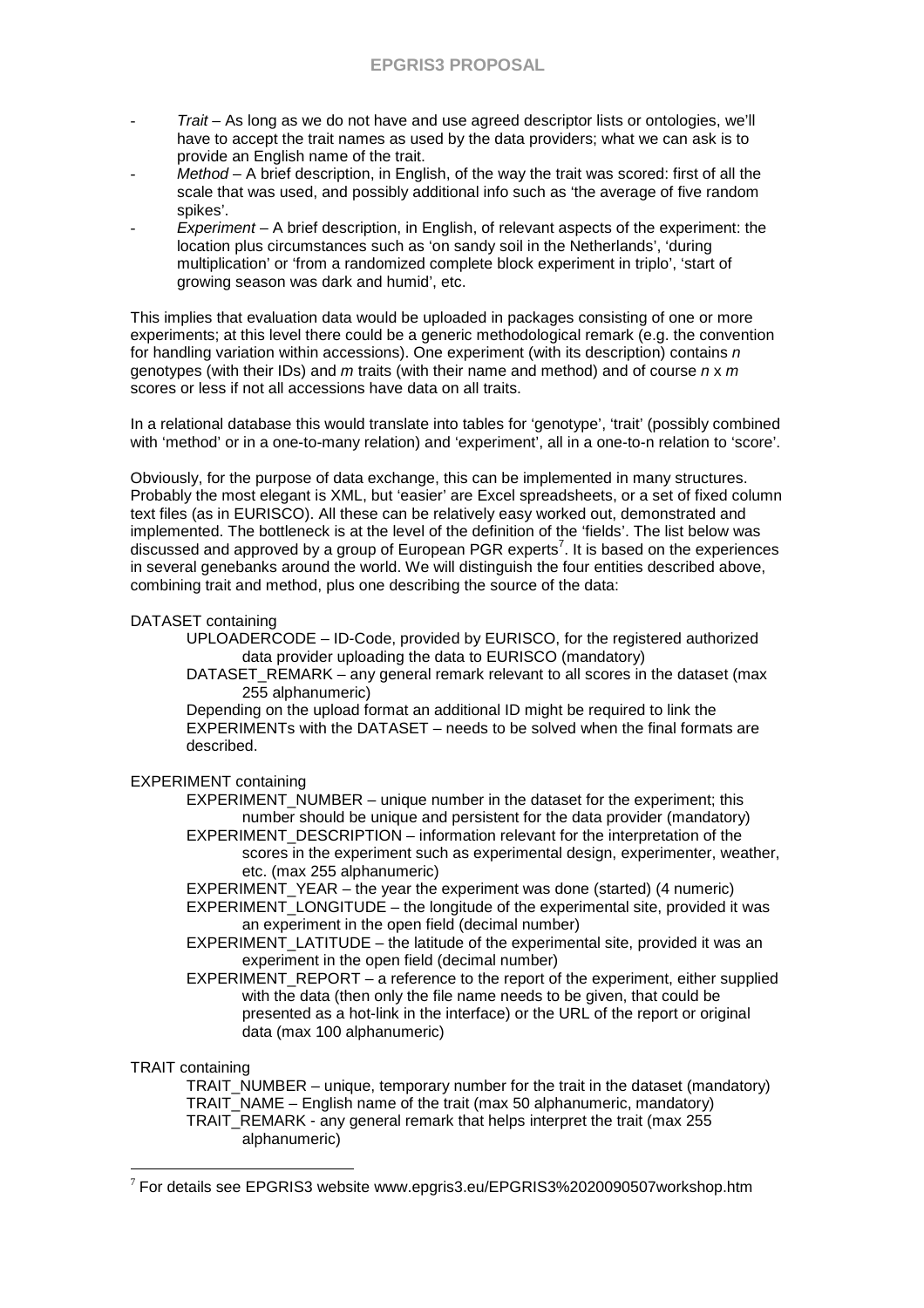TRAIT\_METHOD – a description of the method for measuring and the scale used (max 255 alphanumeric)

GENOTYPE containing

GENOTYPE\_NUMBER – unique temporary number for the genotype in the dataset (mandatory) GENOTYPE\_NICODE – see EURISCO (mandatory) GENOTYPE\_INSTCODE – see EURISCO (mandatory)

GENOTYPE\_ACCENUMB – see EURISCO (mandatory)

GENOTYPE\_GENUS – see EURISCO (mandatory)

SCORE containing

GENOTYPE\_NUMBER – key to GENOTYPE (mandatory) EXPERIMENT\_NUMBER – key to EXPERIMENT (mandatory) TRAIT\_NUMBER– key to TRAIT (mandatory) SCORE – actual score (max 10 alphanumeric, mandatory)

Some of the mandatory text fields, such as TRAIT\_NAME, have to be in English. However, it is generally recommended, for obvious reasons, to only use the English language in the files that are to be uploaded to EURISCO.

## **Upload mechanism**

The upload mechanism should be aligned with the current EURISCO upload mechanism, i.e., the National Focal Points (NFP) should be allowed to upload or delete C&E data. However, in the case of C&E data, it should be possible for a NFP to delegate the uploading task to one or more persons in other organizations, who would be able to upload or delete data originating from their own institution. There will be provisions made at the EURISCO level to accommodate this, possibly including the option for the NFP to revise data uploaded by a delegated uploader before committing.

The mechanism should have the ability to accept any of the agreed formats.

After accepting a file from a uploader, the mechanism should check the integrity of the files: the format and all used codes should be checked. In case of errors, a report should be made available to the uploader, again similar to the current mechanism for passport data.

If the datafile is okay, it can be loaded:

- since the EXPERIMENT\_NUMBER is a unique and persistent number for each data supplier, it can be checked whether this experiment already exists in the repository, if so, the already loaded experiment should be replaced,
- the other numbers (TRAIT\_NUMBER, GENOTYPE\_NUMBER) should be replaced by the existing numbers in case the corresponding data are already in the repository, otherwise a new internal number should be attributed,
- all (new) data should be loaded in the corresponding tables.

A report about the replace and insert actions should be sent to the uploader, via an automated logging system.

## **Download mechanism**

When the data have been centralized, the result will be a very large repository of completely unstandardized but interpretable scores. The managers of the repository will have to create some interfaces allowing potential users to extract that information that (s)he needs. This user will first have to screen and analyze the information before (s)he can make a selection of material.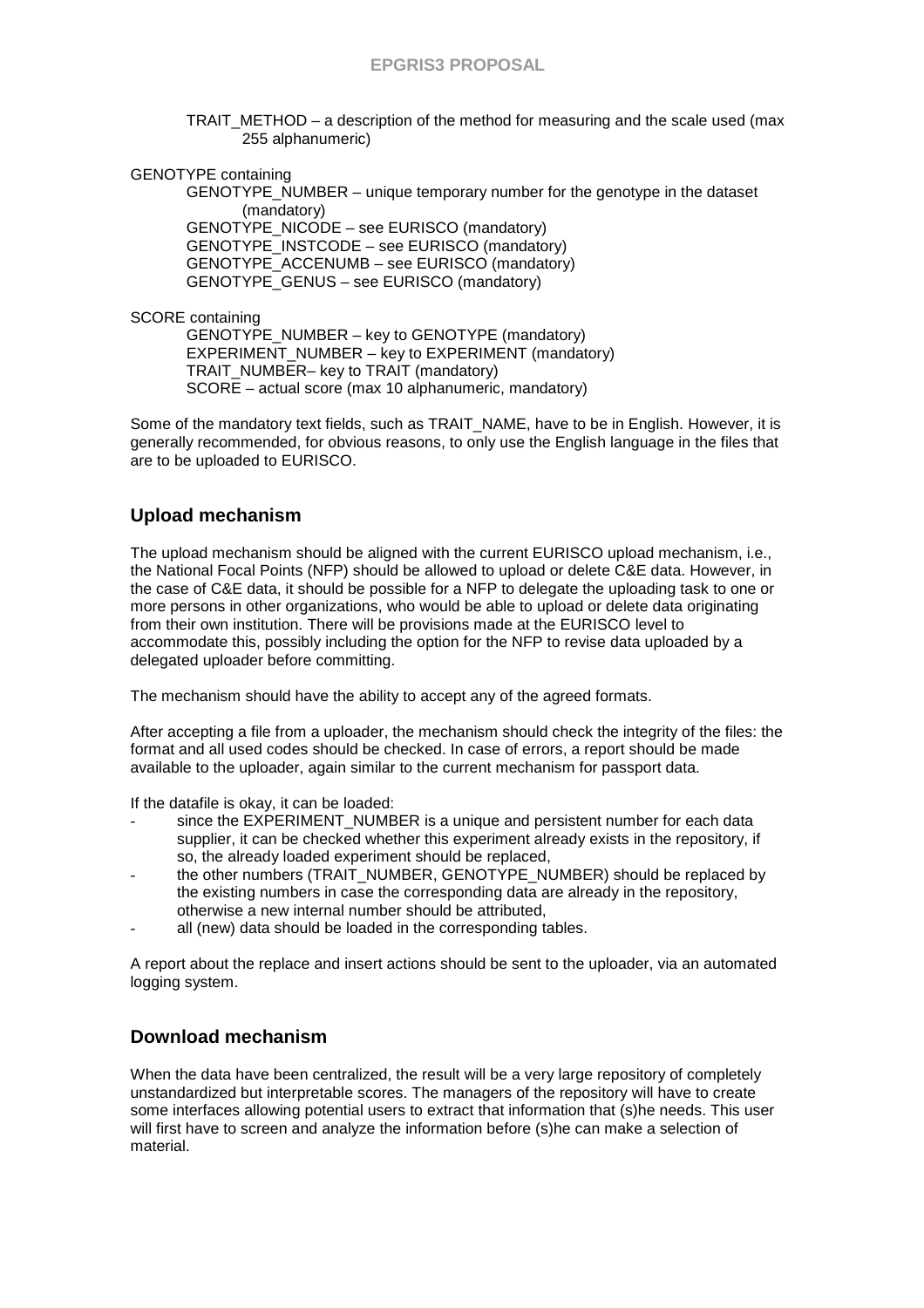The download mechanism will need much attention. It should be use-case oriented: different users should be identified and their needs should be described and accommodated.

Initially two major user-groups should be distinguished: (1) the bulk user, such as CCDB managers creating or maintaining a crop specific PGR portal and scientists doing a large survey, and (2) the trait searcher, a breeder or scientist who is looking for a specific trait.

A complicating factor is that EURISCO doesn't have a standardized division in crops. This implies that any user will have to start by selecting accessions, for example of all Triticum and Aegilops, in all spelling and format versions currently featured in EURISCO. After selecting the accessions, the user should only be confronted with the C&E data on those accessions.

The next step should be the selection of traits. Since trait names are not standardized this might involve long lists of trait-names, and might require a search interface. After selecting the trait(s), the user should be allowed to select the experiments that (s)he would like to get access to. Full text searches in the experiment reports could be an additional way to find the appropriate experiments.

At this point the user should be requested to indicate how the data should be presented or downloaded. This could take many shapes, including the download of entire experiments or the download of matrices with accession times trait/experiment combinations. The display of the selected data in the specified format might become a problem because of the size of the information. In case of download, the required format should be selected (xls, xml or txt), the output should be generated, with appropriate meta information (decoded codes, a readme for the use and interpretation), and made available in a downloadable shape (in a zip file or on a html page with clickable files).

Finally, also the wishes of other systems that might want to use the C&E data in EURISCO, such as ALIS, will be accommodated. For this, and other purposes, it will be desirable to make EURISCO available as a web-service.

### **Implementation**

Getting the C&E data in EURISCO will not be a trivial task, comparable with e.g. the registration of MLS status of the accessions. However, it is of high importance to the user and very timely.

Implementation will require a number of steps:

- Creating ownership in the community of genebanks for the approach to follow by discussing a proposal like this and improving on it, using email correspondence and possibly one or more workshops.
- Agree on and define (the elements of) the mechanisms in detail, including upload formats and functional design of required software and database.
- Get the commitment of a few large potential data donors (NI with access to C&E data) to supply their data in the testing phase (NordGen, CGN, BLE, IPK).
- Build the software required, and test the upload mechanism in collaboration with the committed genebanks.
- Support potential new data donors by approaching them on a personal level, organizing training workshops and/or technical visits.
- Improve on interface and download format in collaboration with selected users.
- Promote the resulting database via publications and/or presentations aimed at the user community (PGR community, plant scientists and breeders).

A prototype, with the data of the 'committed genebanks' and a first download mechanism could be ready in half a year. The total mechanism can be completed in 18 months. The costs would be mainly the coordination of activities, software development and travel funds. Sources for these funds will have to be identified.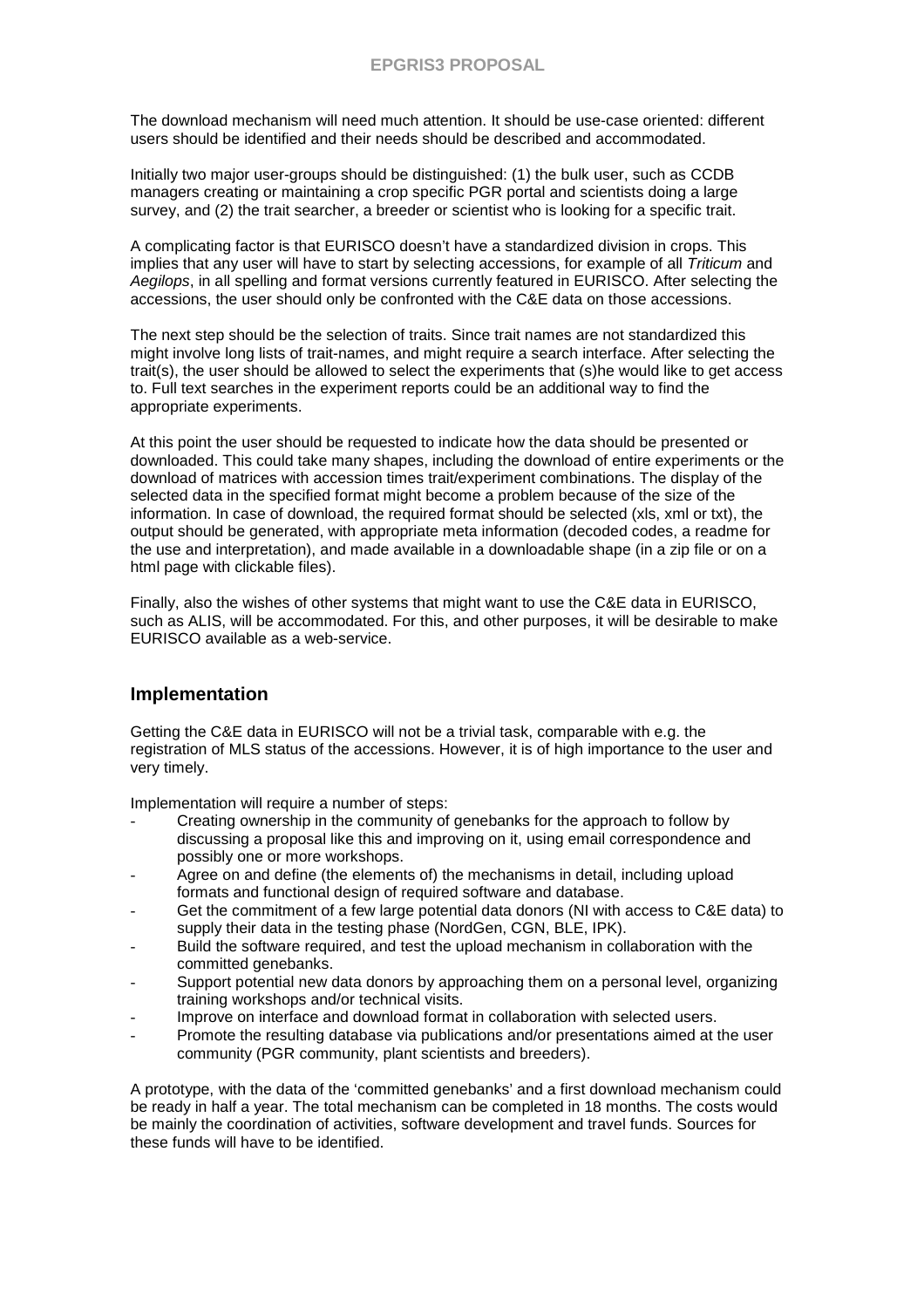## **Concluding remarks**

If we are to centralize C&E data we'll have to accept that these data, as far as they are available in computerized form, vary in all ways possible. Obviously we should try to promote standardization, of both structure and content. The structural part will be dealt with once we start exchanging and centralizing, it can be expected that the exchange format will promote implementation of similar structures in databases. Concerning the content, the first thing to standardize is the trait-names, and a start has been made with the descriptor lists of IPGRI / Bioversity and UPOV, however an expandable trait ontology (with the possibility to crossreference between the trait names provided by the users and the "standard names") would be very useful. And it would be even better to create joint evaluation programs across European genebanks, possibly in the framework of AEGIS.

Therefore, as a start a pragmatic and cost-effective approach should be followed with activities that can be started right away. But in parallel activities aimed at standardization should be started, aiming at providing appropriate ontologies but also aiming at further standardizing the evaluations themselves, based upon agreed standard varieties, protocols, etc, using all opportunities arising from AEGIS, joint EU projects, and others.

In any case, the proposal above could be implemented tomorrow. And certainly if this proposal is improved with the input of many, it can be expected to be the starting point of an exciting new era for EURISCO.

## **Acknowledgements**

The author would like to thank the feedback of many in the preparation of this paper, and especially the participants to the May 7th, 2009 EPGRIS3 meeting in Bonn, Germany: Frank Begemann, Sónia Dias, Dag Terje Filip Endresen, Jan Engels, Christoph Germeier, Siegfried Harrer, Roel Hoekstra, Helmut Knüpffer, Michael Mackay, Lorenzo Maggioni, Jonas Nordling and Andreas Stephanik.

Theo van Hintum, CGN, May 22, 2009